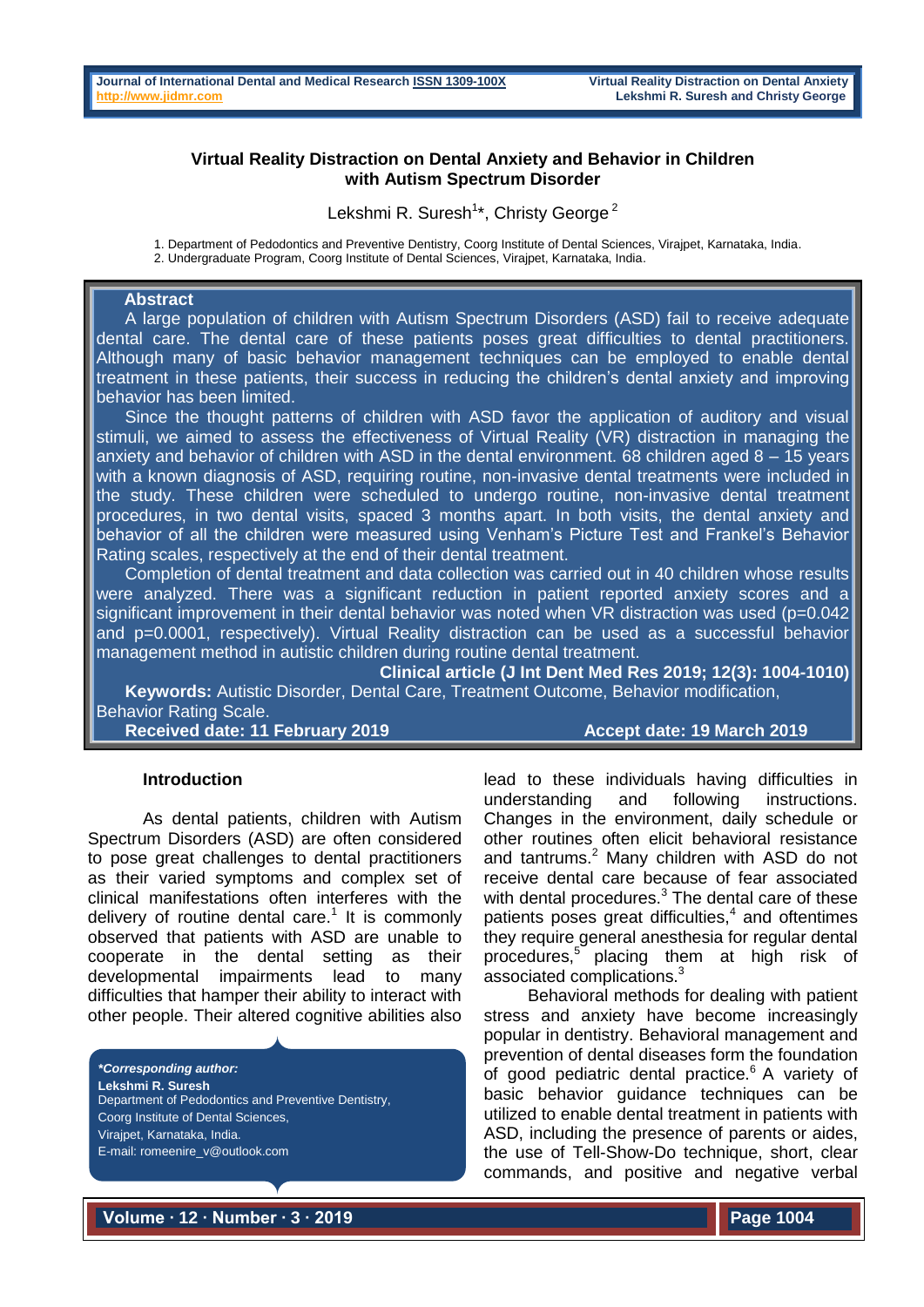reinforcements.7,8 A combination of desensitization, symbolic remodeling and reinforcement can also enable autistic patients to undergo dental examination.<sup>9</sup> Thus, management is of a multidisciplinary nature, the most effective strategies being those based on educational programs.<sup>10</sup>

In general, distraction is perhaps the simplest and most common of all behavior management procedures used during dental procedures in children. Conventional distraction techniques used in dental practice include, for example, watching movies, listening to music, counting objects in the room, and even casual conversations with the dental team. $11$  In recent years, however, distraction as a behavior management technique has seen a sudden increase in popularity, using digital technology as a medium for its enhanced and enriched application in the form of Virtual Reality (VR) and the Virtual Environment (VE).

Virtual Reality is essentially a reference to any human-computer interface that enables the human participant to interact dynamically with the virtual, computer-generated environment. The application of VR technology, as a medium for distraction, may be superior to traditional distraction because it offers more immersive images delivered through the occlusive headsets that in addition to projecting images right in front of the eyes of the user also have the capacity to block out real-world (visual, auditory, or both) stimuli.<sup>12</sup> The present state of VR technology, as can be successfully applied to dentistry, focuses on visual and auditory stimuli. This method is, in principle, like its earlier counterpart otherwise known as Audio-Visual (A/V) distraction systems.

The thought patterns of children with ASD have been shown to rely mainly on visual stimuli. As such, the use of visual teaching materials has been a fundamental principle in designing educational programs for children with ASD.<sup>3</sup> Utilizing the immersive nature of VR in the dental setting, the dentist can isolate autistic individuals from their surroundings and help them focus on a specific situation, thereby distracting them from the dental environment. Thus, a virtual environment can build on the child's specific visual skill,<sup>13</sup> and VR distraction could prove a particularly beneficial tool in managing children with ASD in the dental environment.

To the best of our knowledge, till date, no study has explored the effect of VR distraction

technique on the anxiety and behavior in children with ASD during routine, non-invasive dental treatments.

Hence, this study evaluates the impact of Virtual Reality distraction technique on dental anxiety and behavior in  $8 - 15$ -year-old children with ASD during routine, non-invasive dental treatment. The aim of the study was (1) to assess the impact of VR distraction on anxiety in 8 – 15 year-old children with ASD during routine, noninvasive dental treatment procedures using Venham's Picture Test (VPT); (2) to assess the impact of VR distraction on the behavior in 8 – 15-year-old children with ASD during routine, non-invasive dental treatment procedures using Frankel's Behavior Rating Scale.

### **Materials and methods Source of Data**

68 children aged  $8 - 15$  years with a known diagnosis of autism spectrum disorders (ASD), requiring routine, non-invasive dental treatments were included in the study. Informed consent was obtained from the parents and caregivers of the participants.

The inclusion criteria were: 1) children with a known diagnosis of ASD, showing an understanding of, and ability to comply with, short, clear and simple instructions; 2) children with fair to poor oral hygiene, requiring routine, noninvasive dental treatment procedures. While, the exclusion criteria were: 1) children with a previous history of very violent and highly uncooperative dental behavior; 2) children with severe debilitating conditions, sensory deprivation, exhibiting very low IQ (unable to follow clear and simple instructions), and a history of epilepsy; 3) children refusing to undergo dental treatment wearing the VR eyeglasses and those unwilling to use the VR device for the duration of the dental treatment.

# **Study Protocol**

68 children fulfilling the inclusion criteria were identified from three vocational schools catering to the needs of children with special health care needs. Following a routine dental examination, these children and their parents and caregivers were introduced to the VR eyeglass system, allowing the children and parents to participate in a live demonstration session at the primary healthcare facility. Informed consent was then collected from those parents and caregivers,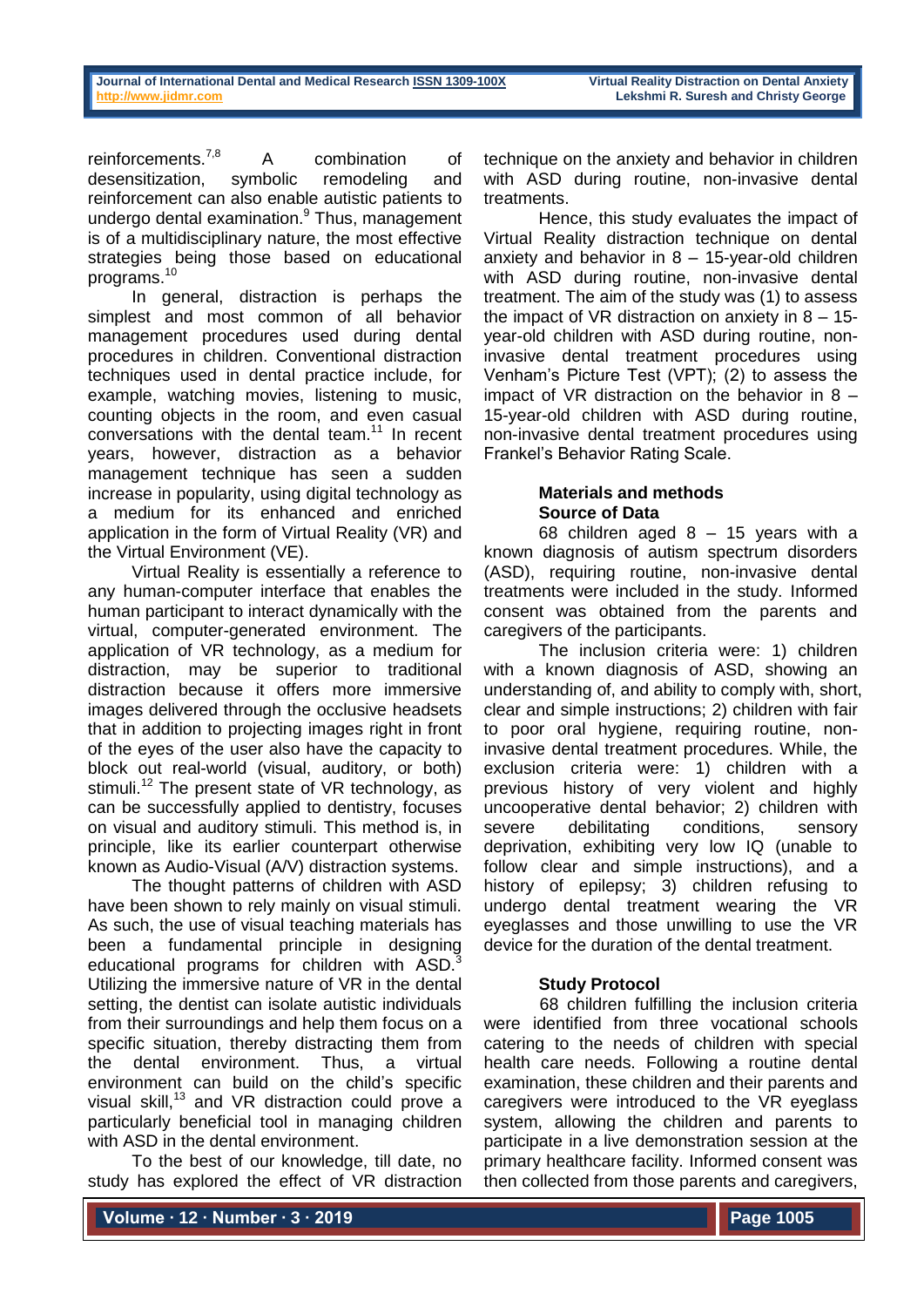who were willing to let their children participate in the study.

These children were scheduled to undergo routine, non-invasive dental treatment procedures (hand scaling, restoration using atraumatic restoration technique, topical fluoride application and pit and fissure sealant placements), in two dental visits, spaced 3 months apart (washout period). At the first treatment visit, these children received dental care using conventional behavior management techniques. At the end of this visit, the children were allowed to sit and view a cartoon video for 5 minutes using the VR eyeglasses device as a form of reward system to aid in the acceptance of the device for the next visit.

In their second treatment visit, the same children received the VR device (Merlin i-theatre cordless, Merlin digitals, Sharjah, UAE) during dental treatment, which blocked out the visual field of the child completely and had inbuilt headphones to deliver the sound.

The study was conducted after obtaining the necessary clearance from the institutional review board and all treatments were carried out in a primary care setting within surroundings familiar to the children. Careful consideration was given to perform the treatment procedures in the mornings (between 10.00 a.m. to 11.30 a.m.), in the presence of their primary caregivers, without overt disruption of the daily schedule of these children.

The anxiety and behavior of all the children during treatment were measured using Venham's Picture Test and Frankel's Behavior Rating scales, respectively. Venham's Picture Test is a tool used in routine dental practice to rate a patient's dental anxiety. It consists of a series of eight picture sets, showing a diagrammatic representation of two children, where one child is highly anxious or upset and the other child is not. The image of the child that most closely resembles the feeling and behavior of the patient is marked on each one of the eight picture sets, and the scores are tallied. Thus, the anxiety score for any child can range from a minimum score of zero, which means that the child was not anxious at all, to a maximum score of eight, which means that the child was extremely anxious. Frankel's Behavior Rating scale is a simple four-point scale used by general dental practitioners to rate a patient's level of cooperation or behavior in the dental setting. The

behavior and relative cooperation of the child enables the dentist to grade the child's behavior as either definitely positive (happy to comply and looks forward to the treatment – rating score of 4), positive (can be made to sit for treatment – rating score of 3), negative (reluctant and uncooperative – rating score of  $2$ ), or definitely negative (hysterical and disrupts treatment procedure – rating score of 1).

Venham's Picture Test was performed on the children with the help of their parents and care-providers, at the end of treatment, at both the first and second dental visits. Behavior rating was also scored at the end of the dental treatment, by the dental care provider. A single operator carried out the dental treatment at all three centres, in both dental visits.

# **Statistical Analysis**

The data collected from the children participating in the study, at both dental visits, were tabulated and subjected to statistical analysis using the EZR software (version 1.37). The level of significance was fixed at 5% ( $\alpha \leq$ 0.05).

Wilcoxon's Rank Sum test was used to compare the median dental anxiety scores obtained by the children. Cochran Armitage test for trend was used to compare the difference in distributional trends between the participants' anxiety levels and behavior rating scores at the first and second dental visits. Finally, Spearman's correlation test was used to measure the correlation between behavior rating and dental anxiety scores in both the visits.

### **Results**

Of the total 68 children who were examined, at the time of recruitment into the study, 16 children were excluded according to the exclusion criteria stated. Permission and consent were gathered from the remaining 52 children and were scheduled to undergo dental treatment (first visit). However, at their scheduled first dental treatment visit, only 48 children and their caregivers were in attendance. Their dental treatments, limited to a time of 20 – 25 minutes, were carried out and a second visit was scheduled, after a washout period of three months. At the second dental visit, 3 out of the 48 children who were treated at the previous visit were absent and another 5 could not be treated

**Volume ∙ 12 ∙ Number ∙ 3 ∙ 2019**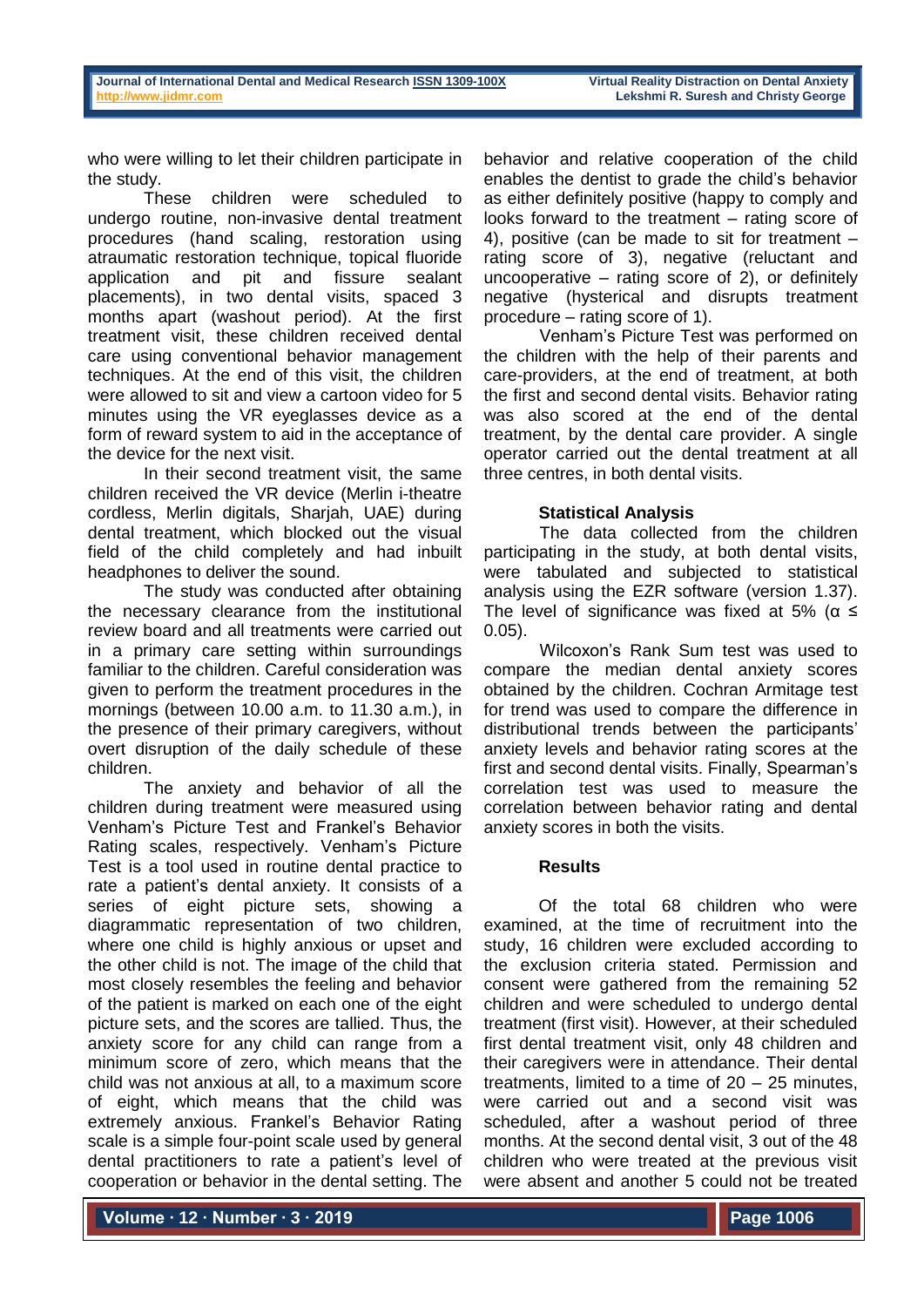**Journal of International Dental and Medical Research [ISSN 1309-100X](http://www.ektodermaldisplazi.com/dergi.htm) Virtual Reality Distraction on Dental Anxiety [http://www.jidmr.com](http://www.jidmr.com/) Lekshmi R. Suresh and Christy George**

using the VR distraction device for the entire duration of dental treatment (20 – 25 minutes). Thus, the data obtained from the remaining 40 children who were successfully treated at both the dental visits were considered and further analyzed.

### **Anxiety rating**

The mean and median dental anxiety scores at the first (without VR) dental treatment visit were 6.77 (±1.29) and 7; whereas the mean and median dental anxiety scores at the second dental treatment visit were 6.2 (±1.2) and 6, respectively (Table 1). Since the data did not follow normal distribution, comparisons were carried out using the median anxiety scores, which revealed a statistically significant difference ( $W = 4.1332$ ; p=0.037).

| Anxiety<br>Scores                 | n  | Mean<br>(SD)     | Mini<br>mum    | <b>Median</b><br>(Q <sub>1</sub> )<br>Q3) | Maxi<br>mum | W<br>statistic | p-<br>value |
|-----------------------------------|----|------------------|----------------|-------------------------------------------|-------------|----------------|-------------|
| First<br>Visit<br>(without<br>VR) | 40 | 6.775<br>(1.291) | $\overline{4}$ | $(6 - 8)$                                 | 8           | 1010.5         | 0.037       |
| Second<br>Visit<br>(with<br>VR)   | 40 | 6.200<br>(1.203) | 4              | 6<br>$(6 - 7)$                            | 8           |                |             |

\*) p-value  $\leq 0.05$  is significant; p-value  $> 0.05$  is not significant **Table 1.** Comparison of The Median Dental Anxiety Scores Between The Two Dental Visits, without and with VR Distraction.

While the differences were statistically significant, the magnitude of the difference does not indicate clinical relevance. Therefore, distribution of children according to their anxiety scores was tabulated (Graph 1). Maximum number of children obtained an anxiety score of 8, followed by score 7 (16 and 10 children, respectively) in the first dental treatment visit. These numbers had reduced to 8 and 5 in the second dental visit. Also, it was observed that the number of children obtaining a lower score of 6 in the first dental visit had increased to the maximum in the second dental visit (from 5 to 18 children). Comparison of the differences in trend was carried out using Cochran Armitage test for trend, assuming independence between the visits because of the wash-out period. A statistically significant difference in trend was observed ( $\chi^2$  = 4.1332; p=0.042) (Figure 1).



**Figure 1.** Comparison of The Distribution of Children According to Their Anxiety Scores at the 2 Dental Visits, without and with VR Distraction.

#### **Behavior rating**

The number of autistic children exhibiting a behavioral score of 1 (definitely negative behavior) during the dental treatment had reduced from 19 (47.5%) without VR distraction to 7 (17.5%) when VR distraction was used (Table 2). Similarly, the number of autistic children exhibiting a behavioral score of 2 (negative behavior) had also reduced from 15 (37.5%) to 11 (27.5%) when VR was used. However, the percentage of children obtaining a behavioral score of 3 (positive behavior) had increased from 6 (15%) to 22 (55%) when VR distraction was used. Comparison between the behavior rating scores in the first and second dental visits revealed a statistically significant difference  $(x^2 = 14.532; p = 0.0001378)$  (Table 2).

| <b>Behavior</b><br>Rating<br>Score | Frankel's<br>behavior<br>rating<br>$(1st$ visit – without<br>VR) | Frankel's behavior<br>rating<br>$(2nd$ visit – with VR) | Cochran-<br>Armitage<br>for<br>test<br>trend |
|------------------------------------|------------------------------------------------------------------|---------------------------------------------------------|----------------------------------------------|
|                                    | 19                                                               | 7                                                       |                                              |
| 2                                  | 15                                                               | 11                                                      | $x^2$<br>$=$                                 |
| 3                                  | 6                                                                | 22                                                      | 14.532                                       |
| 4                                  | 0                                                                | 0                                                       |                                              |
| Total                              | 40                                                               | 40                                                      | р<br>=<br>0.000                              |

\*) p-value  $\leq 0.05$  is significant; p-value  $> 0.05$  is not significant **Table 2.** Frankl's Behavior Rating Scores of Autistic Children without and with VR Distraction.

**Volume ∙ 12 ∙ Number ∙ 3 ∙ 2019**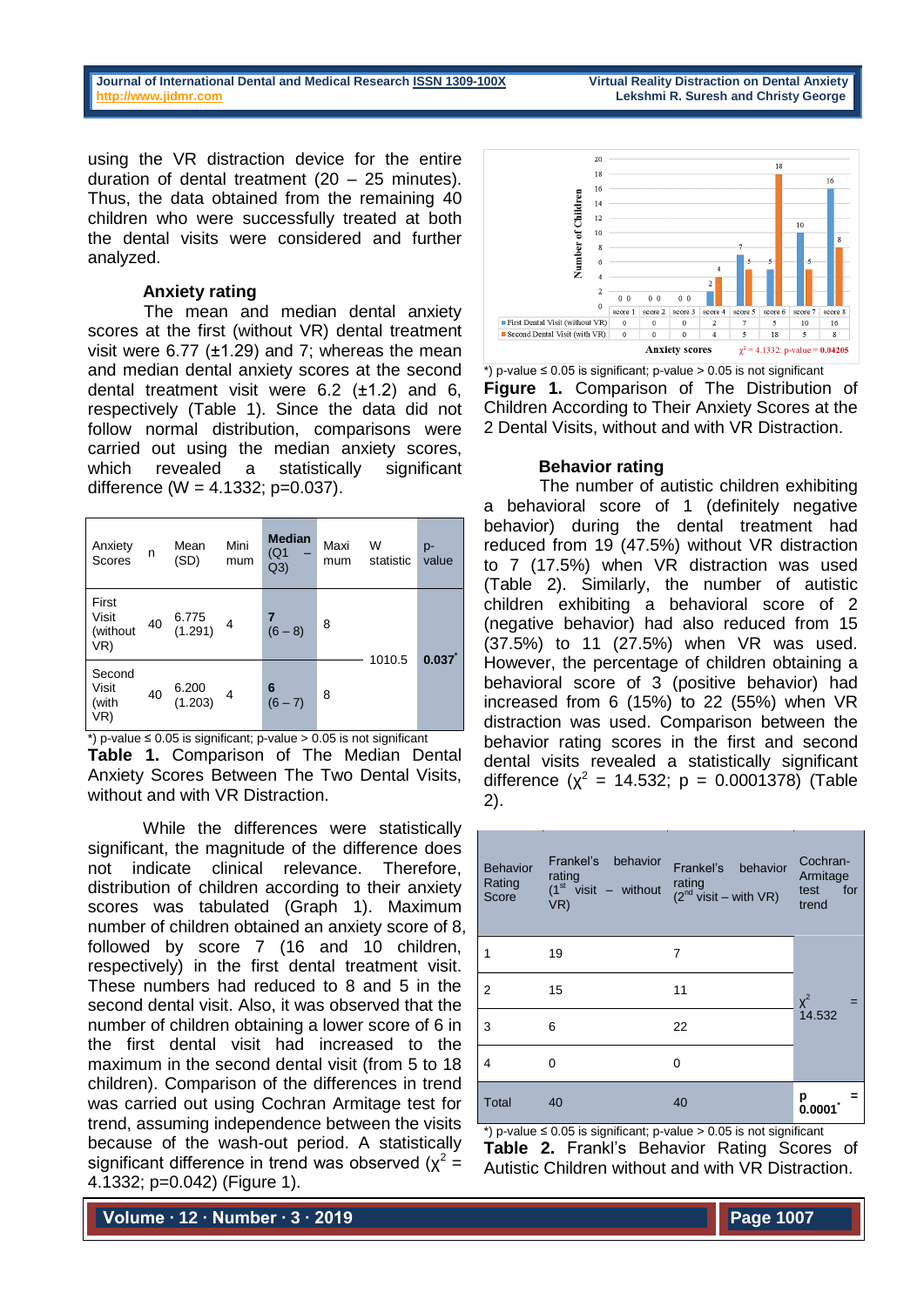### *Correlating Dental Behavior and Anxiety*

There was very good negative correlation between the behavior rating and anxiety scores in the first and second dental treatment visits, respectively, with high statistical significance (p<0.001) (Table 3).

|                                                               |                            | Anxiety<br>Score<br>$(1st$ visit) | Anxiety<br>Score<br>$(2nd$ visit) |
|---------------------------------------------------------------|----------------------------|-----------------------------------|-----------------------------------|
| Frankel's<br>Behavior                                         | Correlation<br>Coefficient | $-0.780$                          |                                   |
| Rating<br>(1 <sup>st</sup> visit)                             | Sig. (2-Tailed)            | < 0.001                           |                                   |
|                                                               | N                          | 40                                |                                   |
| Frankel's<br>Behavior<br>(2 <sup>nd</sup><br>Rating<br>visit) | Correlation<br>Coefficient |                                   | $-0.660$                          |
|                                                               | Sig. (2-Tailed)            |                                   | $< 0.001$ <sup>*</sup>            |
|                                                               | N                          |                                   | 40                                |

\*) p-value ≤ 0.05 is significant; p-value > 0.05 is not significant

\*\*) Correlation coefficient value inference: 0 to 0.2 – poor; 0.2 to 0.4  $-$  fair: 0.4 to 0.6 – good: 0.6 to 0.8 – very good: 0.8 to 1.0 – excellent

**Table 3.** Correlation Between Frankel's Behavior Rating Scores and Anxiety Scores in The 1<sup>st</sup> and 2<sup>nd</sup> Dental Visits, without and with VR Distraction, Respectively.

# **Discussion**

Virtual reality (VR) distraction is an emerging technology that has shown much promise as a behavior management tool during dental and medical treatments.<sup>11,12</sup> There has been some evidence to support its use in the special needs population, like children with Autism Spectrum Disorders (ASD).<sup>3,13</sup> It is estimated that VR technology may have particular application in these children, though substantiating evidence in this regard is lacking.

The methodology followed in this study was carefully constructed with the counsel of an experienced clinical psychologist, pediatric dentists and a few well-educated parents of children with ASD (not part of this study). Thus, the decision to perform routine, non-invasive dental treatment within the confines of the special

child care centres, transformed into a primary dental healthcare facility. This attempt is different from a similar study conducted by Isong et al, where dental treatments were carried out in an established dental clinic. $3$  This decision was made to facilitate a reduction in anxiety levels and elicit greater cooperation from the children at the dental visits, since many of the children recruited in the study had had limited exposure to dental teams prior to conducting the study.

A washout period of three months was included in the methodology of this study to account for bias that may result from any increasing familiarity with the dental team and the dental procedures. A similar approach has been undertaken in a previous study by Isong et al, where the washout period ranged from 4 to 6 months.<sup>3</sup> A standard single episode of Chhota Bheem, a popular cartoon series in India, was used for viewing through the VR device.

In the present study, a high dropout rate (58.8%, from participant inclusion till final data collection at the second dental treatment visit) was present. It is interesting to note that majority of these dropouts (10 out of the 16 initial dropouts) were because of additional health concerns (children with a history of violent behavior at previous dental visits, epilepsy etc.), and not due to lack of willingness to participate. In any case, the chief attraction for most caregivers was the provision of dental care within the confines of their children's familiar surroundings. Further, dropouts were seen due to non-attendance of children at the scheduled dental treatment visits (4 and 3 at the first and second treatment visits, respectively).

Another interesting occurrence was that many of the participants who had initially withdrawn from the study and who had expressed unwillingness to participate, had returned with requests to follow through with the dental treatments at the second dental treatment visits. However, these participants, as well as those unable to comply with the VR distraction protocol for the entire duration of the dental treatment, could not be included and any data therein was not considered.

Within the limits of the present study, it was observed that using VR headsets during treatment in autistic children had resulted in a significant reduction in the children's reported anxiety scores (Table 1, Figure 1). This reduction is similar to the findings from various studies

**Volume ∙ 12 ∙ Number ∙ 3 ∙ 2019**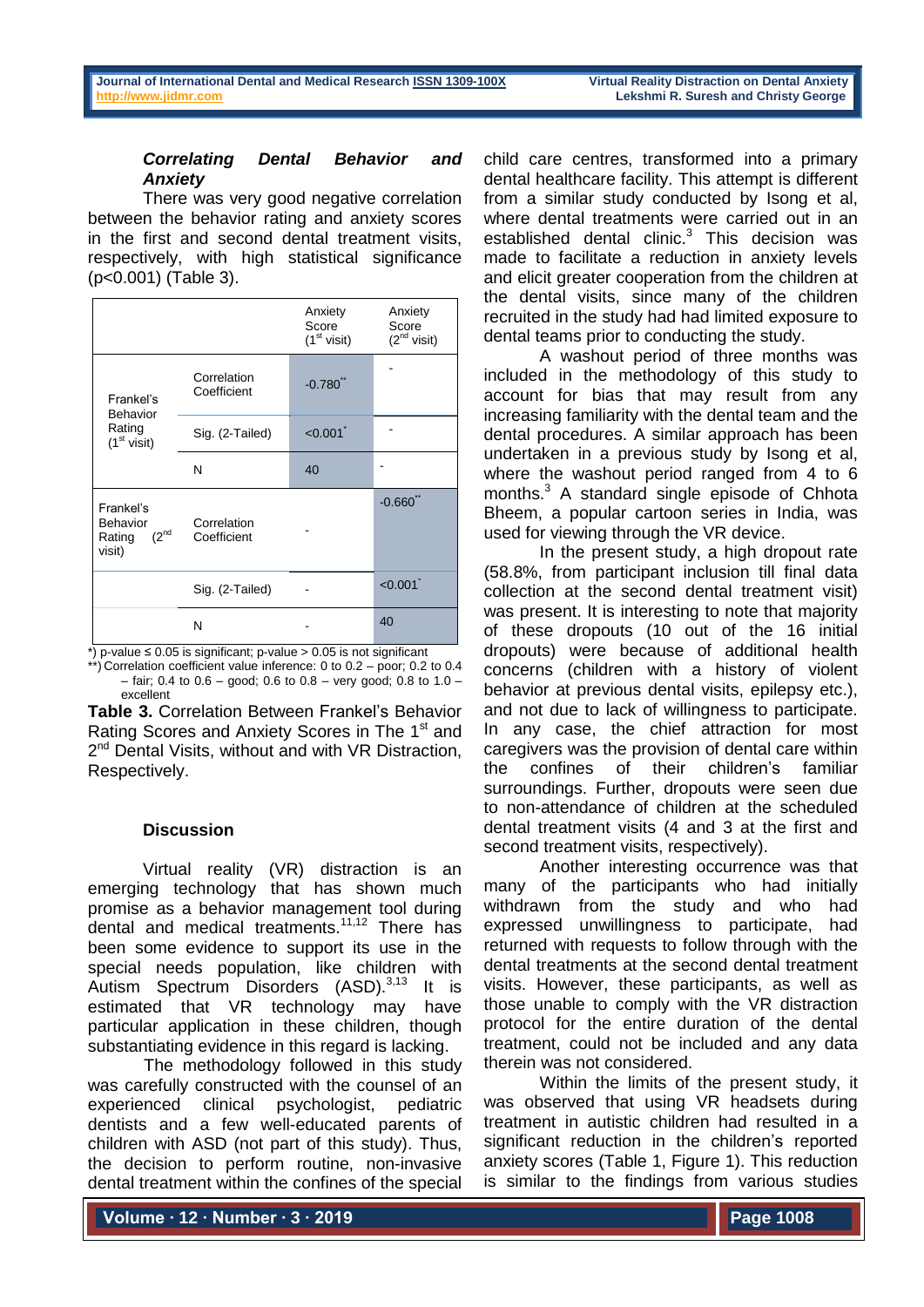conducted in normal children, where the use of VR distraction during dental and medical treatments had led to a reduction in the subjects' reported pain, anxiety and discomfort.<sup>13,14,15</sup>

The difficult management of children with ASD has been noted in this study, as the behavior rating for most children fell in the negative and definitely negative categories in the first dental visit, where conventional behavior modification techniques (without VR distraction) were used (Table 2). Corresponding observations were also seen in the anxiety ratings over the first visit, since there was an increase in the number of autistic children obtaining dental anxiety scores over the higher end of the spectrum (Figure 1). This was despite having the routine dental treatments carried out in surroundings familiar to these children. Similar findings were noted by Murshid EZ in his study, as well.<sup>16</sup> However, during the subsequent dental visit, when VR distraction was employed, a general trend towards positive behavior was noted in the children and similar observations can also be noted from the children's anxiety rating scores (Table 2, Figure 1). These findings are in accordance with our study hypothesis, stated earlier.

We can also note that the number of children obtaining scores over the higher end of the spectrum (scores 6, 7 and 8) remained high between the first and second dental visits, despite the shift in trend at the second visit (Figure 1). This observation suggests that, while the dental anxiety in children with ASD did reduce with the application of VR distraction, it remained high. Corresponding observations can also be made over the behavior scores, as the number of children rated with negative dental behavior (rating score 2) did not show any drastic reduction, i.e. the number of children had only reduced from 15 in the first visit to 11 in the second visit, when VR was used (Table 2). Such observations are to be expected in children with ASD, since any deviation from the routine has been known to cause anxiety and behavioral disruptions in these children.<sup>2,3,4,5,7</sup> In the present study, dental treatments were performed in environmental settings familiar to the children; however, the introduction of the dental team could have inadvertently caused a rise in their anxiety levels and lead to negative behavioral changes.

We also observed a significant negative

correlation between the behavior rating and anxiety scores, indicating that a reduction in the children's anxiety levels elicited a corresponding improvement in their behavior (Table 3). This correlation adds to the significance of our present study as an improvement in the behavior of the children would enable them to undergo routine dental treatments in dental settings without overtly exhausting the parents and caregivers and the dental team owing to constant disruption and violent outbursts in their behavior. Thus, a careful application of this technique could, in turn, increase the willingness of general dental practitioners to treat children with ASD.<sup>17</sup>

While our study supports the use of virtual reality distraction during routine, noninvasive dental treatments of short duration in children with ASD, these results should be confirmed with a larger sample size. Furthermore, as the treatment procedures in this study were limited to routine, non-invasive dental procedures, at a primary care setting, the further scope of applying VR distraction to invasive and other treatment procedures in autistic children should be explored. It must also be kept in mind that like any other neuro-developmental disorder, autism is also multifactorial in nature. Thus, the efficient dental management in this group of differently abled individuals requires the application of multiple behavior management modalities, including VR distraction.

### **Conclusions**

In our study, there was a significant reduction of anxiety and improvement of behavior seen in children with Autism Spectrum Disorders during routine, non-invasive dental treatment procedures using Virtual Reality distraction. Virtual Reality distraction can be used as a successful behavior management method in autistic children during routine dental treatment. Further research is needed to explore the effectiveness and applicability of virtual reality distraction in this population of children with a larger sample size, and in various other dental treatment procedures.

### **Declaration of Interest**

The authors declare that they have no conflict of interest. The present study was selffinanced by principal investigator and guide (Dr.